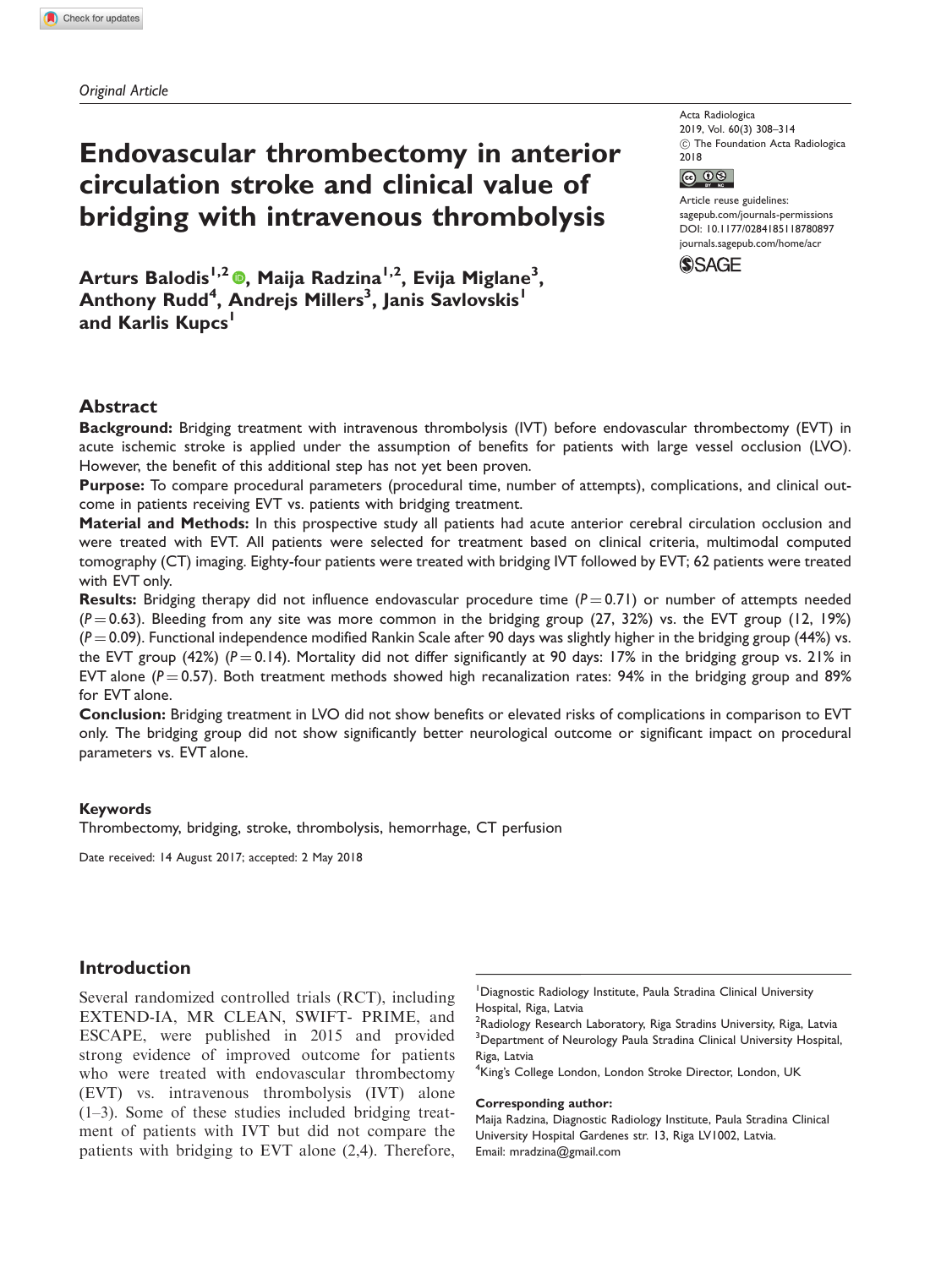the effectiveness of bridging therapy compared with EVT alone for large vessel occlusion (LVO) strokes is still questionable (5). Guidelines currently recommend the use of IVT if treatment can be started within 4.5 h and if there are no contraindications (5,6). Potential risks of IVT are an increased risk of intracerebral hemorrhage (ICH) or other bleeding complications (7,8). IVT is contraindicated: after the 4.5-h time window; for patients with current use of anticoagulants with international normalization ratio  $(INR) > 1.7$  or partial thromboplastin  $(PTT) > 15$  s; wake up stroke; surgery or ICH in the last three months. Administration of IVT can delay the start of EVT for some patients, especially in centers where patients can be transferred quickly to EVT (9).

A couple of recent single-center retrospective studies have already shown tendencies that IVT before EVT might have very limited or even no effect on potential outcome in patients with LVO strokes compared to EVT alone (7,10–12).

IVT is applied before EVT under the assumption of shortening thrombectomy procedural time and reduced number of attempts of catheterization with a stentretriever or aspiration system. Furthermore, it is assumed that IVT would favor the dissolution of residual thrombotic material after mechanical thrombectomy (9). Thrombolysis might be more effective in cases of cardio-embolic stroke compared to atherothrombotic etiology stroke and IVT can be started quickly, especially for patients who are transferred from another hospital (7). Moreover, there is no clarity if bridging therapy increases the number of symptomatic ICH (7).

The aim of this study was to compare bridging therapy with EVT (IVT followed by EVT) with EVT alone in patients with proximal vessel occlusion, using procedural parameters, complication rate, and late neurological outcome after 90 days as the markers of process and outcome.

## Material and Methods

This prospective single-center study evaluated 157 acute stroke patients who were admitted between February 2014 and January 2017 and eligible for endovascular treatment. The study was approved by the local ethics committee. Verbal informed consent was obtained from all individuals or from legally authorized representatives before the study.

All patients received multimodal computed tomography (CT) imaging including non-contrast CT, CT angiography of intra- and extracranial blood vessels, and CT perfusion (CTP). Imaging equipment used were GE LightSpeed VCT 64 scanner and AW CT Perfusion 4D post-processing software (13,14) (GE Healthcare, USA). CTP was performed for tissue viability assessment and for differentiation of ''core'' area describing irreversible cerebral ischemia or necrosis from ''penumbra'' showed as hypoperfused brain tissue, also called tissue at risk (13). The key inclusion criterion was a large artery occlusion in anterior circulation (ICA and MCA [M1 segment] or both vessels [tandem occlusion]) suitable for EVT and other perfusion-imaging based parameters. Patients were eligible for EVT if National Institutes of Health Stroke Score (NIHSS) score was  $\geq$  5.

Exclusion criteria were imaging based on CT and CTP based: ASPECTS score on CTP maps of irreversible cerebral ischemia – necrosis < 5 (range  $= 0$ –10, with 1 point for each ischemic region and lower numbers indicating less viable tissue); absent (malignant) collaterals on CT angiography or stroke in the posterior circulation; and wake up stroke (15,16). Patients lost to follow-up were also excluded  $(n = 11; six$  in the bridging group and five in the EVT group).

Finally, 146 patients were included in this study: 84 (57.5%) received bridging treatment (IVT followed by EVT); and 62 (42.5%) patients received only EVT. All patients included in the study were from one hospital.

## Bridging therapy

IVT was initiated immediately for all patients after the multidisciplinary evaluation, including multimodal CT assessment and evaluation of any possible contraindication, e.g.  $INR > 1.7$  or  $PTT > 15$  s, wake up stroke, surgery or ICH during last three months. All patients in the bridging group received a full dose (0.9 mg/kg) of recombinant tissue plasminogen activator (17). IVT was completed for some patients during the EVT procedure to avoid delaying the initiation of endovascular treatment. The bridging therapy patients received IVT within 4.5 h from onset of symptoms (5). All EVT groin punctures were performed within 6 h and full thrombectomy within 8h of symptom onset. EVT without bridging treatment was applied if the patient had contraindications for IVT or based on doctor's preference and equipment availability.

#### Endovascular thrombectomy

EVT was performed using a combination of aspiration and stent-retriever techniques. An aspiration device was used to extract the clot. A retriever device resembling a stent attached to a guide wire was used to remove resistant clots (18,19). EVT was available 24 h for all acute stroke patients with initiated or contraindicated thrombolysis with eligible clinical and imaging criteria (neurological status, tissue viability on perfusion, accessible anatomy on angiography).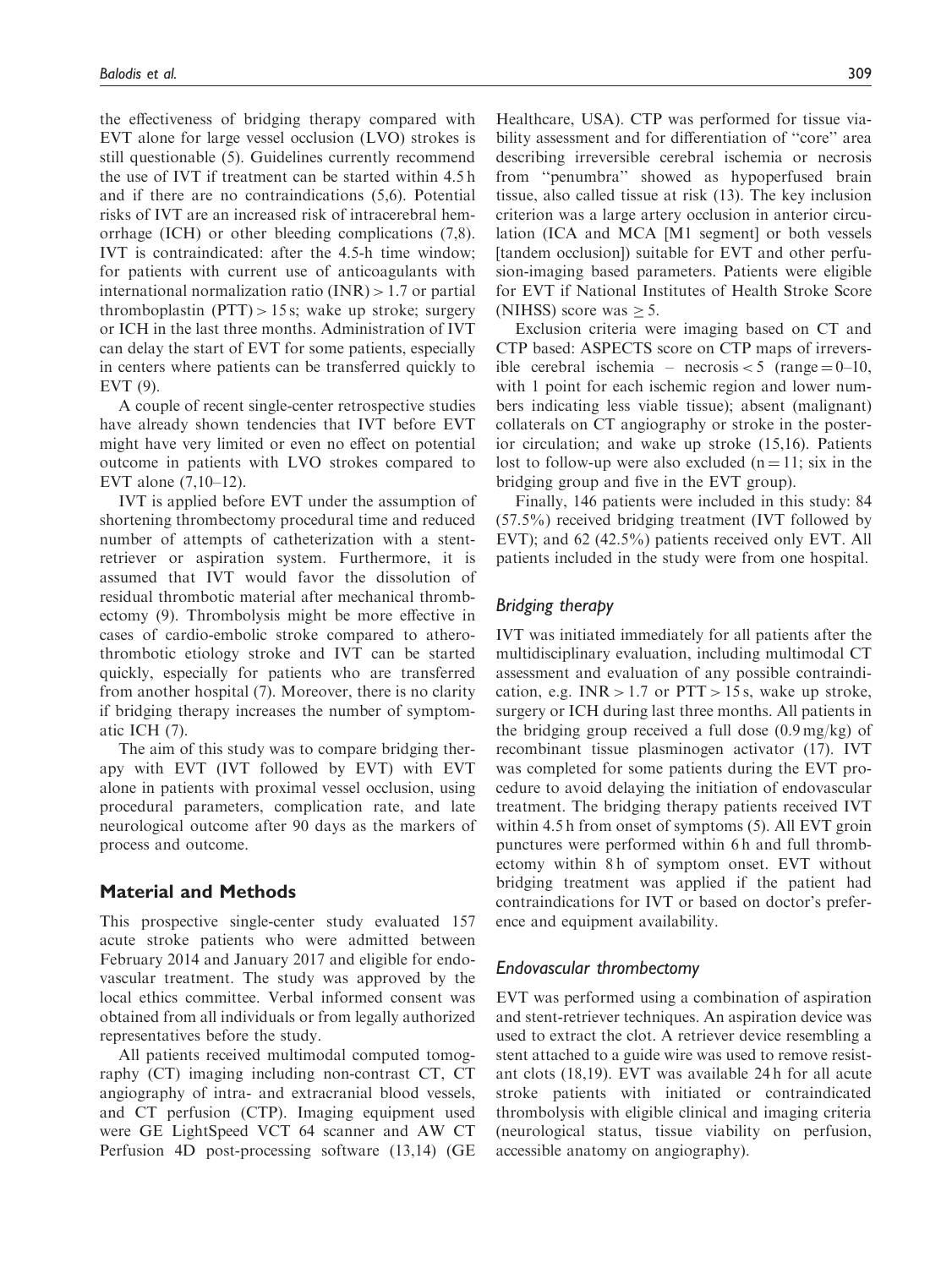Anesthesia was adapted to the individual situation. Of patients, 94% received local anesthesia or sedation; general anesthesia was administered only for patients with low Glasgow Coma Scale  $(< 8)$  and with respiratory failure (5,20).

All the patients received follow-up by non-enhanced brain CT scan 24 h after treatment. All the procedural and imaging parameters corresponded to the European Recommendations on Organization of Interventional Care in Acute Stroke (EROICAS) (5).

The NIHSS was used to analyze neurological deficit with a range of 0 (no deficit) to 42 (fatal outcome). Modified Rankin Scale (mRS) was applied for functional neurological assessment on admission and at discharge from hospital and 90 days after the treatment via phone interview. Two or fewer points on the mRS describes functional independence (21). Symptomatic and asymptomatic ICH and mortality rate were analyzed in both groups. Local hematoma at the catheter insertion site was not counted as any bleeding.

Revascularization was evaluated using the Thrombolysis in Cerebral Infarction (TICI) scale. The scale ranges from 0 (no perfusion) to 3 (complete reperfusion). Successful revascularization was considered as a TICI score of 2 b–3 (22).

Time from femoral arterial access to full recanalization on digital subtraction angiography and the number of stent-retriever attempts to obtain recanalization were recorded.

# Statistical analysis

Data were analyzed using Microsoft Excel and SPSS software version 20. Linear data were tested for normality using Shapiro–Wilcoxon and Kolmogorov–Smirnov tests. If the  $P$  value was < 0.05, the data were not considered to be normally distributed. Median and interquartile range were used for linear data characteristics.

The Mann–Whitney test was used to compare median data in thrombectomy and bridging groups. Fisher's exact test was used for bivariate associations. A *P* value <0.05 was considered statistically significant. We used odds ratio (OR) in binary logistic regression to analyze risk of hemorrhage and to compare proportion of good functional outcome (mRS =  $0-2$ ).

# **Results**

A total of 146 patients were included in the study. There was no statistically significant difference between the two groups at baseline for age and gender. The occlusion sites were ICA  $(n = 26)$ , tandem occlusion (n = 10), and MCA, M1 (n = 110). The median time from stroke onset to recanalization was 280 min  $(range = 240-320 min)$  in the EVT therapy group while the median time in the bridging therapy group was 20 min shorter  $(260 \text{ min}; \text{ range} = 200-347 \text{ min});$  $P = 0.48$ . At discharge, the bridging treatment group had a 1.248 change (95% confidence interval  $|CI|$  = 0.641–2.428) of better NIHSS outcome (range  $= 0-6$ ) compared to EVT  $(P=0.51)$ . IVT before EVT did not shorten the procedural time (median time  $= 37$  min  $[\text{range} = 27 - 50 \text{ min}]$  in the bridging group vs. 31 min [range  $= 22-59$  min] in the EVT group;  $P = 0.71$ . Patients' baseline characteristics are shown in Table 1.

The long-term results at 90 days showed that mRS was  $0-2$  in 37 patients from the bridging group  $(44\%)$ and in 26 patients from the EVT group (42%;  $P = 0.14$ ) with an OR of 0.48 (95% CI = 0.216–1.070). Median mRS at 90 days after bridging treatment was 3.0  $(range = 1-5)$ , while median mRS at 90 days after EVT was 3.0 (range  $= 2-5$ ;  $P = 0.7$ ), with no statistical significant difference. The patients' functional outcome is shown in Fig. 1.

Mortality at 90 days was 17% in the bridging group  $(n = 14)$  and 21% in the EVT group  $(n = 13)$ , with no

| Characteristic                                                        | Bridging therapy<br>group ( $n = 84$ ) | Endovascular therapy<br>group ( $n = 62$ ) | P value |  |  |
|-----------------------------------------------------------------------|----------------------------------------|--------------------------------------------|---------|--|--|
| Age (years)                                                           | $72 \pm 12.5$                          | $72 + 9.9$                                 | 0.34    |  |  |
| Sex (male/female)                                                     | 38/46                                  | 28/34                                      | 0.99    |  |  |
| NIHSS score* (median (IQR))                                           | $15(12-18)$                            | 16.5 (14-20)                               | 0.38    |  |  |
| Time from stroke onset to recanalization<br>$(min)$ (median $(IQR)$ ) | 260 (240-320)                          | 280 (240-347)                              | 0.48    |  |  |
| Procedural time (min) (median (IQR))                                  | $37(27-50)$                            | $31(22 - 59)$                              | 0.71    |  |  |
| ICA or tandem occlusion/MCA MI                                        | 17/67                                  | 19/43                                      | 0.15    |  |  |

Table 1. Baseline patient characteristics.

\*National Institutes of Health Stroke Scale, ranging from 0 (normal) to 42 (fatal outcome):  $0 =$  no stroke symptoms;  $1-4 =$  minor stroke;  $5-15$  = moderate stroke;  $16-20$  = moderate to severe stroke;  $21-42$  = severe stroke (25).

ICA, internal carotid artery; MCA M1, middle cerebral artery M1 segment; IQR, interquartile range.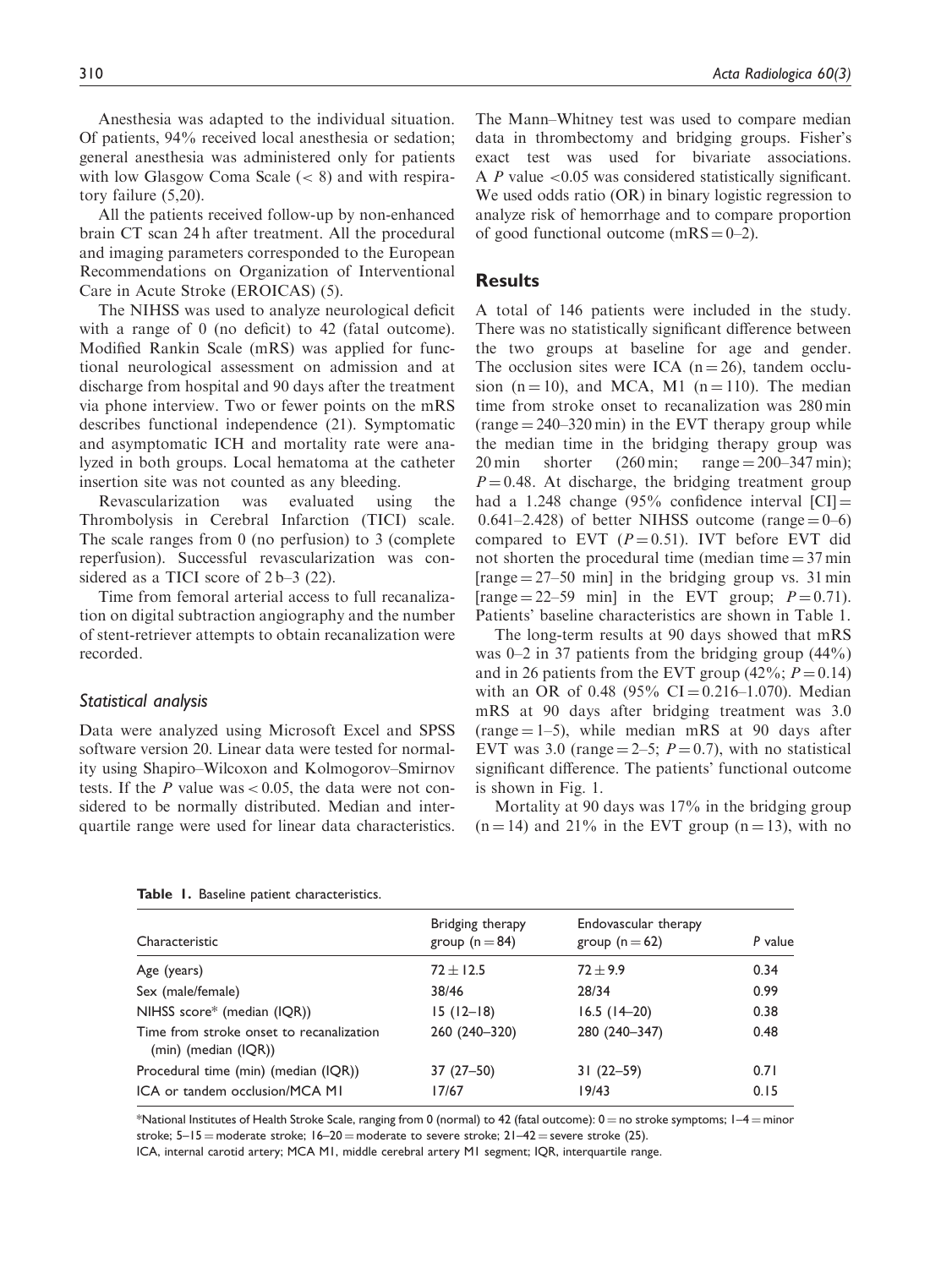

Fig. 1. Distribution of the mRS scores 90 days after the treatment within EVT and bridging groups. The numbers in the boxes represents the absolute numbers of patients. MRS range of 0 to 6:  $0 =$  no symptoms;  $1 =$  no clinically significant disability;  $2 =$  slight disability but can live without assistance;  $3 =$  moderate disability;  $4 =$  moderately severe disability (unable to walk unassisted);  $5$  = severe disability; and  $6$  = death. Patients with a score of 0, 1, or 2 are rated as functionally independent.

| Outcome                                                   | Bridging therapy<br>group ( $n = 84$ ) | Endovascular therapy<br>group ( $n = 62$ ) | P value |
|-----------------------------------------------------------|----------------------------------------|--------------------------------------------|---------|
| Safety                                                    |                                        |                                            |         |
| Mortality at 90 days                                      | 14(17)                                 | 13(21)                                     | 0.53    |
| Symptomatic ICH*                                          | 10(12)                                 | 6(10)                                      | 0.79    |
| Asymptomatic hemorrhage <sup>†</sup>                      | 17(20)                                 | 6(10)                                      | 0.1     |
| Any bleeding <sup><math>\ddag</math></sup>                | 27(32)                                 | 12(19)                                     | 0.09    |
| mRS at 90 days                                            |                                        |                                            |         |
| Score (median (IQR)                                       | $3.0$ (1-5)                            | $3.0(2-5)$                                 | 0.7     |
| Independent outcome (median $(IQR))^{\S}$                 | 37(44)                                 | 26(42)                                     | 0.14    |
| NIHSS score during discharge (median (IQR)) <sup>**</sup> | $4(2-9)$                               | $5(3-9)$                                   | 0.51    |

Table 2. Clinical outcome.

Values are n (%) unless otherwise stated.

\*Symptomatic intracerebral hemorrhage (ICH) was defined as a large parenchymal hematoma (> 30% blood of stroke volume with mass effect and increase of 4 points or more in the NIHSS score).

 $^\dagger$ Asymptomatic hemorrhage was defined as a hemorrhagic imbibition with no mass effect and no increase in NIHSS score.

z Any bleeding was a summary of both symptomatic and asymptomatic hemorrhage count.

§ Independent outcome mRS 0–2.

\*\*Median NIHSS score during discharge excluded dead patients.

significant difference ( $P = 0.57$ ). The number of symptomatic ICHs was equal in both groups: 10 (12%) in the bridging group vs. 6 (10%) in the EVT group  $(P = 0.79)$ .

The tendency for a higher asymptomatic bleeding risk in the bridging group (17 [20%]) compared to the EVT group (6 [10%]) was of no statistical significance  $(P = 0.1)$ . Similarly, the numbers of any bleeding in the bridging treatment group were of no significant difference to the EVT group (27 [32%] vs. 12 [19%];  $P = 0.09$ , OR  $= 0.5$ , 95% CI  $= 0.221 - 1.062$ ).

Clinical outcomes are shown in Table 2.

Successful recanalization rate (2b–3) was slightly higher in the bridging group (79 [9%]) compared to the EVT group (55 [89%])  $(P=0.4)$ . EVT failed in 12 patients: due to vascular anatomy in six patients; distal thromboemboli in four patients; and perforation or dissection in two patients. Detailed results are shown in Table 3.

Recanalization was achieved by one pass in  $>50\%$  of cases within both groups: 61% in the EVT group and 54% in the bridging group. There was no statistically significant difference between distribution of thrombectomy attempts within both groups,  $P = 0.63$ . The results are shown in Fig. 2.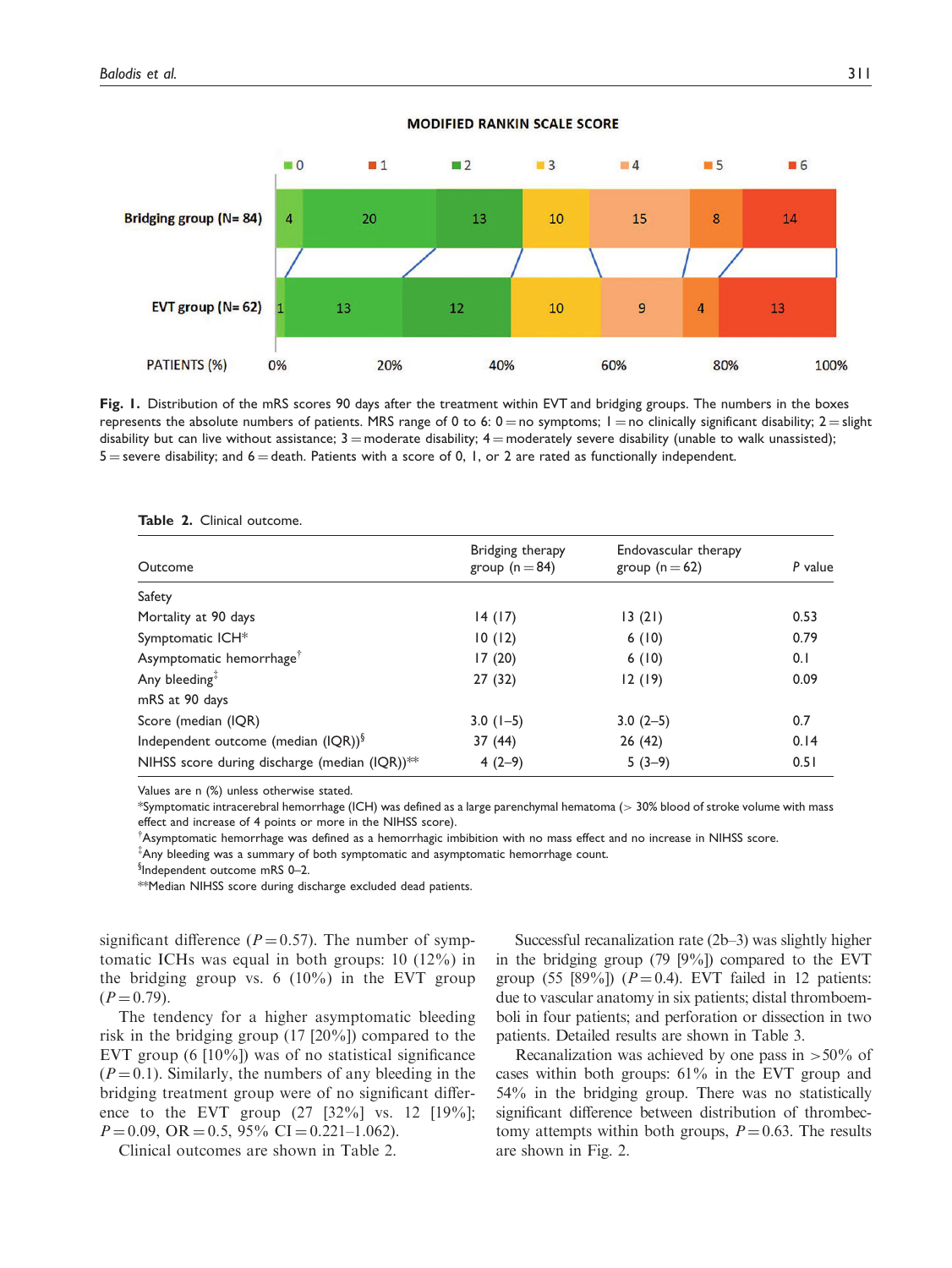Table 3. Characteristics of the endovascular procedure.

| $TICI* final$<br>score | Bridging therapy<br>group ( $n = 84$ ) | Endovascular<br>therapy group<br>$(n = 62)$ | P value       |
|------------------------|----------------------------------------|---------------------------------------------|---------------|
| $2b-3$                 | 79 (94)                                | 55 (89)                                     | 0.4           |
| 3                      | 61(72)                                 | 43 (69)                                     | 0.5           |
| 2 <sub>b</sub>         | 18(22)                                 | 12(19)                                      | $\mathsf{L}0$ |
| 2a                     | 5(6)                                   | 4(6)                                        | $\mathsf{L}0$ |
|                        | 0                                      | 3(5)                                        | 0.07          |
|                        |                                        | 0                                           |               |

Values are n (%).

\*Thrombolysis in cerebral infarction (TICI) grading system for endovascular revascularization evaluation:  $0 =$  no perfusion;  $1 =$  penetration with minimal perfusion;  $2a =$  partial perfusion, less than two-thirds of entire vascular territory is visualized;  $2b =$  complete filling of all the expected territory is visualized but the filling is slower than normal;  $3 =$  complete perfusion (26).



Fig. 2. Thrombectomy attempts compared within direct EVT and bridging therapy groups. Recanalization was achieved in >50% of cases by first thrombectomy attempt with no statistically significant difference within both the EVT and bridging therapy groups  $(P = 0.64)$ .

# **Discussion**

This study showed that the bridging treatment is a safe and effective method, but it did not show a significantly better recanalization rate or functional outcome. Also, procedural time and number of attempts did not differ between EVT alone and bridging group.

EROICAS guidelines still recommend IVT for all patients, but EVT as a first-line treatment method should be used for patients with LVO stroke in the anterior circulation if patient has contraindications for IVT. Although, there are several benefits of IVT use in bridging before the application of EVT, concerns about haemorrhage rate may occur (5).

IVT is applied before EVT under the assumption of shorter thrombectomy procedural time and a reduced number of attempts of catheterization with a stentretriever or aspiration and to induce thrombolysis in

the clot. Furthermore, the beneficial effects of IVT on the dissolution of residual thrombotic material after mechanical thrombectomy are still discussed (9).

Inclusion of patients into our study was based on radiological selection criteria in CT (perfusion ASPECTS score, perfusion parameters, collateral blood flow). The study analyzed the potential outcomes between both groups (EVT vs. bridging); the patient selection and procedural parameters were more detailed compared to other previous retrospective studies about the effects of bridging therapy, especially including procedural time, success, and number of attempts (7,23).

Regarding the benefits for the EVT procedure, an earlier study by Leker et al. (24) showed that patients who received IVT needed fewer attempts during the EVT, while our study showed that recanalization was achieved by the first pass in  $> 50\%$  of cases within both groups without statistically significant difference. Also, the median procedural time did not differ between the groups. Other previous retrospective studies by Morvay et al. (7) and Sallustio et al. (25) did not analyze the influence of bridging treatment on procedural parameters. It can only be speculated that a further analysis of thrombus structure, such as atherosclerotic or of cardio-embolic origin, might contribute to predict the benefit of IVT before EVT. Further investigation on this aspect in designated RCTs are warranted.

The median time from stroke onset to recanalization was similar between both groups in our study. This is mainly attributed to the fact that in our treatment algorithm we do EVT without waiting for the clinical effects of bridging with IVT. This has to be taken into account compared to the study of Kass-Hout et al. (23), where time to treatment was significantly longer in the bridging group.

Previous meta-analyses and retrospective studies of mechanical thrombectomy show that EVT using the latest-generation stent-retrieval devices has high recanalization and low complication rates (26,27). Consistent with these data, our study showed high recanalization rates of up to 90% with state-of-the-art stent-retrieval devices. Slightly higher recanalization rates of 9% in the bridging therapy group vs. 89% in the EVT group were of no statistically significant difference. However, how far this minimal and not statistically significant effect could be attributed to synergetic effects of IVT and EVT with dissolving of small thrombi after the EVT procedure remains a subject for discussion.

A recently published hypothesis and proved data of IVT suggest a maximum operating peak up to 2 h after administration that could have contributed to the improved technical success rate (9).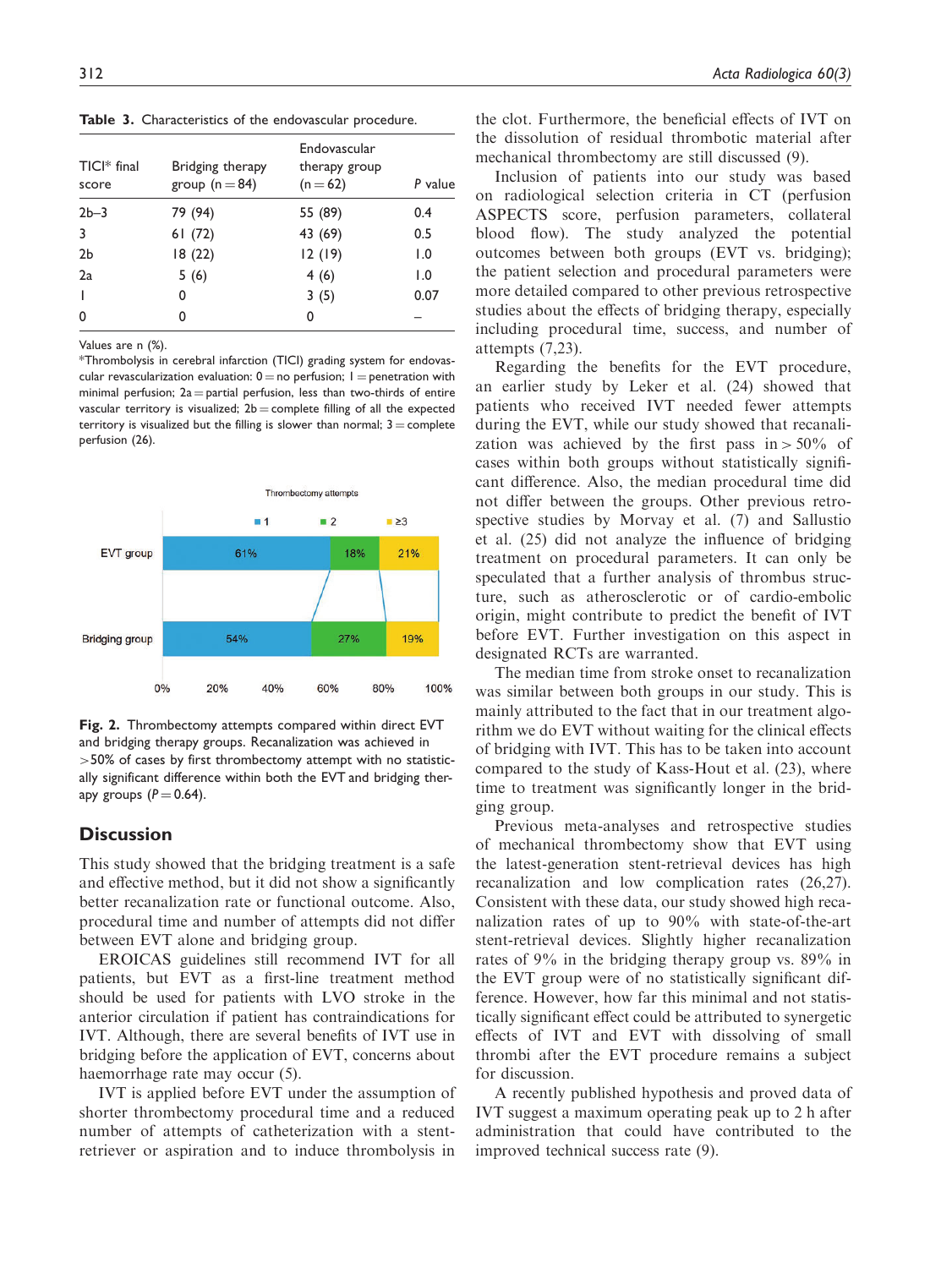How far other aspects, such as patient individual vessel anatomy and thrombus etiology, may have contributed to the recanalization rate remains unclear (28).

Regarding complications, rates of symptomatic ICH were not different in the bridging and EVT groups; however, there was a tendency for a higher asymptomatic bleeding risk in the bridging group, but without statistical significance  $(P = 0.09)$ .

Finally, regarding clinical outcome, our results showed that patients who received IVT before EVT did not have significantly better neurological outcomes at dismissal or better late functional outcomes. This is consistent with previous single-center studies by Morvay et al. (7) and Kass-Hout et al. (23) where results also did not show better neurological or functional benefits of bridging. The study by Morvay et al. (7) randomized 40 patients between groups without contraindication for IVT and results did not show a higher benefit of IVT before EVT. Recent metaanalysis by Mistry et al. (29) on this topic including 13 retrospective studies unexpectedly showed significantly higher benefit from bridging treatment with better mRS score and lower mortality.

Despite slightly better results for technical success and later clinical outcome, IVT should still be considered as a treatment option in the established time window before EVT (30). In particular, in the hospitals where initiation of mechanical thrombectomy can be significantly delayed for any reason, this should be considered as a valuable option.

This study had some limitations: patient randomization; the prospective design; selecting patients for treatment with thrombolysis or directly with EVT. These decisions were determined by different factors: including contraindications for thrombolysis, doctors' preference and equipment availability. How far this introduced a selection bias and affected the outcomes can be only speculated. Further studies would require a dedicated multicenter RCT.

Despite the limitations of this study, we believe that bridging therapy may be particularly beneficial if there is a risk of significant delay of starting EVT due to logistic reasons. Unless further evidence of bridging therapy has been proven by dedicated RCT, current guidelines or practice should be applied.

zIn conclusion, the bridging therapy group did show slightly, but not significantly, higher recanalization and lower mortality rates with better neurological outcomes compared to EVT alone. The trade-off was a tendency to a higher risk of any hemorrhage in the bridging therapy group, but no significantly higher risk for symptomatic ICH. No significant impact on procedural time and number of attempts during EVT procedure was observed between the bridging therapy group and EVT alone.

## Acknowledgments

We would like to thank Dr. H. Kidikas and Dr. A. Veiss for their assistance and contribution in patient selection and medical support.

#### Declaration of Conflicting Interests

The author(s) declared no potential conflicts of interest with respect to the research, authorship, and/or publication of this article.

## Funding

The author(s) received no financial support for the research, authorship, and/or publication of this article.

## ORCID iD

Arturs Balodis <http://orcid.org/0000-0002-7457-1901>

#### **References**

- 1. Campbell BC, Mitchell PJ, Kleinig TJ, et al. EXTEND-IA Investigators. Endovascular therapy for ischemic stroke with perfusion-imaging selection. N Engl J Med 2015;372:1009–1018.
- 2. Goyal M, Demchuk AM, Menon B, et al. Randomized assessment of rapid endovascular treatment of ischemic stroke. N Engl J Med 2015;372:1019–1030.
- 3. Jovin TG, Chamorro A, Cobo E, et al. Thrombectomy within 8 hours after symptom onset in ischemic stroke. N Engl J Med 2015;372:2296–2306.
- 4. Saver JL, Goyal M, Bonafe A, et al. Stent-retriever thrombectomy after intravenous t-PA vs. t-PA alone in stroke. N Engl J Med 2015;372:2285–2295.
- 5. Fiehler J, Cognard C, Gallitelli M, et al. European Recommendations on Organisation of Interventional Care in Acute Stroke (EROICAS). Int J Stroke 2016; 11:701–716.
- 6. Wahlgren N, Moreira T, Michel P, et al. Mechanical thrombectomy in acute ischemic stroke: Consensus statement by ESO-Karolinska Stroke Update 2014/2015, supported by ESO, ESMINT, ESNR and EAN. Int J Stroke 2016;11:134–147.
- 7. Broeg-Morvay A, Mordasini P, Bernasconi C, et al. Direct mechanical intervention versus combined intravenous and mechanical intervention in large artery anterior circulation stroke: a matched-pairs analysis. Stroke 2016;47: 1037–1044.
- 8. Riedel CH, Zimmermann P, Jensen-Kondering U, et al. The importance of size: successful recanalization by intravenous thrombolysis in acute anterior stroke depends on thrombus length. Stroke 2011;42:1775–1777.
- 9. Chandra RV, Leslie-Mazwi TM, Mehta BP, et al. Does the use of IV tPA in the current era of rapid and predictable recanalization by mechanical embolectomy represent good value? J Neurointerv Surg 2016;8:443–446.
- 10. Rai AT, Boo S, Buseman C, et al. Intravenous thrombolysis before endovascular therapy for large vessel strokes can lead to significantly higher hospital costs without improving outcomes. J Neurointerv Surg 2018;10:17–21.